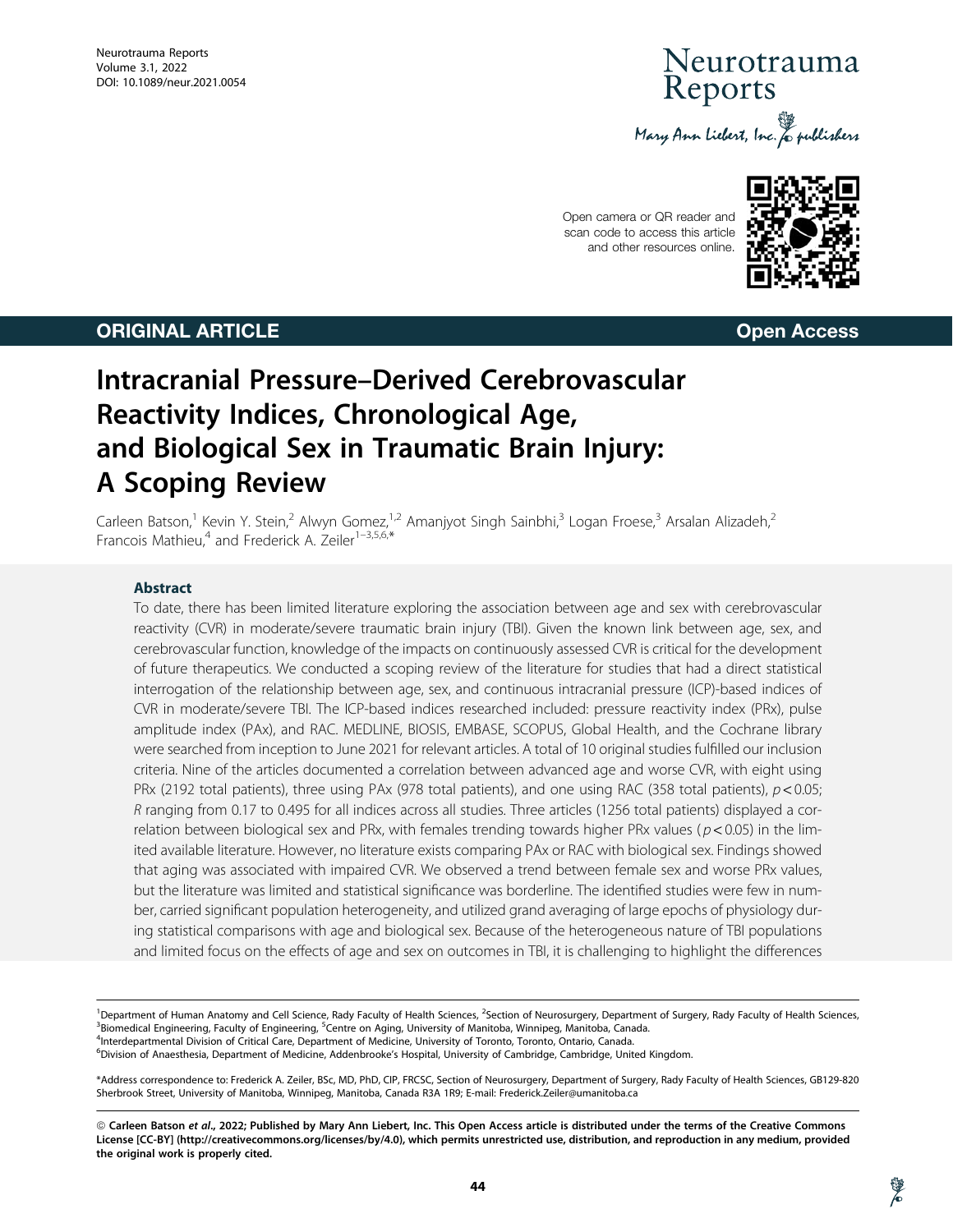between the indices and patient age groups and sex. The largest study showing an association between PRx and age was done by Zeiler and colleagues, where 165 patients were studied noting that patients with a mean PRx value above zero had a mean age above 51.4 years versus a mean age of 41.4 years for those with a mean PRx value below zero ( $p = 0.0007$ ). The largest study showing an association between PRx and sex was done by Czosnyka and colleagues, where 469 patients were studied noting that for patients <50 years of age, PRx was worse in females (0.11  $\pm$  0.047) compared to males (0.044  $\pm$  0.031), p < 0.05. The findings from these 10 studies provide preliminary data, but are insufficient to definitively characterize the impact of age and sex on CVR in moderate/severe TBI. Future work in the field should focus on the impact of age and sex on multi-modal cerebral physiological monitoring.

Keywords: age; autoregulation; biological sex; traumatic brain injury

### Introduction

Cerebrovascular reactivity (CVR) is a surrogate measure of cerebral autoregulation: the change in blood vessel tone in response to changes in systemic blood pressure in an attempt to maintain constant cerebral blood flow  $(CBF)$ .<sup>1,2</sup> In traumatic brain injury (TBI), arteries often fail to respond appropriately to pressure changes, leaving the patient at risk for decreased CBF and ischemia or increased CBF and hyperemia. $3-6$  The literature suggests that patients with impaired CVR are more likely to suffer worse 6-month functional outcome.7–10

The three continuously updating intracranial pressure (ICP)-derived metrics—namely, pressure reactivity index (PRx), pulse amplitude index (PAx), and RAC (correlation  $[R]$  between slow waves of pulse amplitude of ICP [AMP] and cerebral perfusion pressure [CPP]) that received pre-clinical validation in experimental models—will be the focus of this scoping review. They are the most commonly described metrics of continuous CVR measurement in adult moderate/ severe TBI. $^{3,7,9,11-13}$  PRx is the most prominent in the literature.<sup>3,13</sup> It is derived from the moving Pearson's correlation coefficient between slow waves of ICP and mean arterial pressure  $(MAP)$ .<sup>13,14</sup> Positive PRx values represent disturbed autoregulation whereas negative values represent preserved autoregulation.<sup>7</sup> PAx is derived from the moving Pearson's correlation coefficient between slow waves of AMP and MAP.<sup>7,13,15</sup> This index appears to outperform PRx at identifying impaired CVR in the setting of reduced ICP.<sup>15</sup>

The final ICP-based cerebrovascular index is RAC, derived from the moving Pearson's correlation coefficient between slow waves of AMP and CPP.<sup>7,16</sup> This index behaves similar to PRx regarding mortality and outcome at 6 months post-TBI in some studies<sup>7,9,11</sup>; however, more work is needed with this index given

that its input in the field is considered experimental at the moment.<sup>16</sup> Data on PAx and RAC are more limited, but it is important for research into these metrics to continue given that they both provide useful CVRbased information and, additionally, compensatory reserve (measure of brain compliance post-injury) $17$ information in the case of RAC.<sup>18</sup> PRx and PAx have received validation against the lower limit of autoregulation (LLA) for intracranial hypertension, and all three indices received validation against the LLA for pure arterial hypotension.<sup>19-21</sup>

A major challenge is that the literature supports no impact of current brain trauma foundation (BTF) treatments on CVR indices in moderate/severe TBI.<sup>4</sup> This is exemplified by recent literature suggesting that, over the past 25 years of improvements in guidelinebased care in moderate/severe TBI, there has been little impact on CVR measures and overall morbidity/ mortality.<sup>22,23</sup> Multi-center prospective high-frequency cerebral physiological data sets have confirmed treatment independence of CVR metrics,  $2^{4-28}$  with upwards of 50–60% of any given day during the acute phase of intensive care unit (ICU) stay spent in a dysautoregulated state.<sup>24,29,30</sup> As such, further understanding of the drivers of impaired CVR are critical to uncovering novel precision therapeutics directed at its prevention and treatment.

The first phase in uncovering drivers of impaired CVR involves comprehensive phenotyping.<sup>31</sup> Work to date assessing the association between patient admission demographics and injury patterns with impaired CVR has been limited. During these preliminary assessments, age and biological sex have emerged as potential modifiers of cerebrovascular response after moderate/severe TBI. $^{32,33}$  Age and biological sex are two key factors to be considered in the management of TBI. From the literature, it is seen that older patients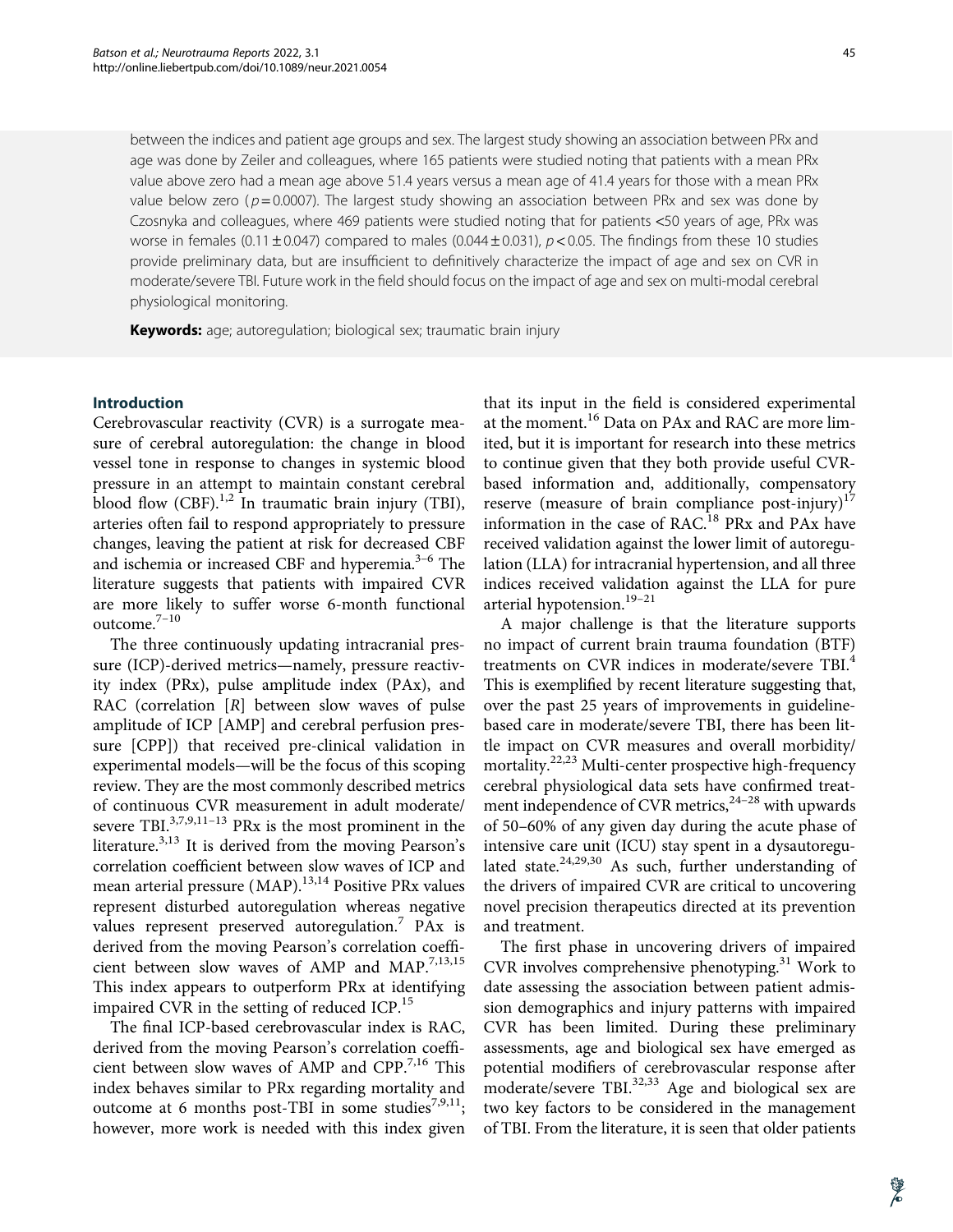tend to suffer worse outcomes from impaired  $CVR$ <sup>11,32,34</sup> This is because of aging processes and accumulation of amyloid-based substances, chronic inflammation, and compromised neuronal repair mechanisms.<sup>35-38</sup> Biological sex is an important aspect to consider when discussing outcomes in TBI. It impacts cerebrovascular responses both independent of, but also potentially mixed-effects with, advancing age. It is understood that females are protected from inflammation and benefit from the protective vasodilatory effects of estrogen and even progesterone<sup>39</sup> during their younger reproductive years; however, they lose these in their older years.40,41 It is well documented that circulating estrogen levels have an impact on cerebral vasculature, whereby it promotes the release of prostaglandin I2 (PGI2), a cerebral vasodilator, and, conversely, we observe in low estrogen states, as is the case in males (who dominate TBI cohorts), $32,42$  thromboxane A2 (TXA2) is dominant, which causes cerebral vasoconstriction and accompanying effects.<sup>40,41</sup> It is evident from preclinical TBI models that progesterone has neuroprotective effects, with exogenous supplementation in animals resulting in reduced neuronal loss and improved neurophysiological and functional outcomes.<sup>43,44</sup> Studies on this topic are limited, but will be a focus for future works.

Understanding the importance of having age and sex data in relation to CVR and its impact on outcomes is crucial in the management of TBI. This will help clinicians understand which patients are more likely to have a poor clinical course, which patients may potentially need more aggressive care, and various other outcomes can be anticipated, etc. The literature is scattered and scarce in this regard. Thus, in order to better understand the current knowledge gap in this area, we performed a scoping review of the literature for studies highlighting the association between age and biological sex with ICP-derived CVR indices in moderate/severe TBI.

# Methods

A scoping review was conducted using a systematic search of the literature in accordance with the Cochrane Handbook for Systematic Reviews.45 Data were reported by following the Preferred Reporting Items for Systematic Reviews and Meta-Analyses (PRISMA)<sup>46</sup> and PRISMA Scoping Review (PRISMA-ScR) guidelines,<sup>47</sup> with the PRISMA checklist shown in Appendix S A of the Supplementary Material.

# Search question, population, inclusion and exclusion criteria

The questions posed for this scoping review were: (1) What is the association between age and ICP-derived CVR indices in moderate/severe TBI?; (2) What is the association between biological sex and ICP-derived CVR indices in moderate/severe TBI?

Age was defined as any documentation of chronological age (in days, months, or years), whereas biological sex was defined as the binary designation (male or female). The three ICP-derived indices of interest were: pressure reactivity index (PRx; correlation between slow-waves of ICP and MAP $14$ ; pulse amplitude index (PAx; correlation between slow-waves of AMP and  $MAP$ <sup>15</sup>; and RAC (correlation [R] between slow-waves of AMP [A] and CPP [C]).<sup>16</sup> These indices were chosen because they are the most readily discussed continuous ICP-derived CVR indices in moderate/severe TBI,<sup>28-31</sup> have some degree of pre-clinical validation as measures of the autoregulatory curve,<sup>19-21,48</sup> and have all demonstrated strong associations with long-term outcome in TBI care.7,9,11–13,49

#### General inclusion/exclusion criteria

Inclusion criteria for this study were: studies with human subjects who suffered moderate/severe TBI (Glasgow Coma Scale [GCS]  $\leq$ 12); patients 16 years and older (focusing on the adult cohort only); cohorts of  $\geq$ 40 patients<sup>50</sup>; and published original works and studies with an objective direct statistical comparison of the ICP-based indices with age and biological sex. The cohort size cutoff of 40 was selected, given previous literature on sample size for cerebral physiological work in TBI indicating that this represents the absolute minimum for exploratory work.

Exclusion criteria for this study were: studies with patients who suffered mild TBI (GCS 13–15) or had no TBI; animal studies; patients <16 years of age; cohorts of <40 patients; non-original articles, non-English studies, non-ICP studies, non-standard/nonvalidated ICP indices $49$  (i.e., wavelet PRx [wPRx] or PRx variant [PRx<sub>55-15</sub>]); low-resolution ICP-derived indices (i.e., low-frequency autoregulation index [LAx] or long pressure reactivity index [L-PRx]); and studies with ICP indices that do not document the association with age and/or biological sex.

#### Search strategy

To gather the necessary articles, MEDLINE, BIOSIS, EMBASE, SCOPUS, Global Health, and the Cochrane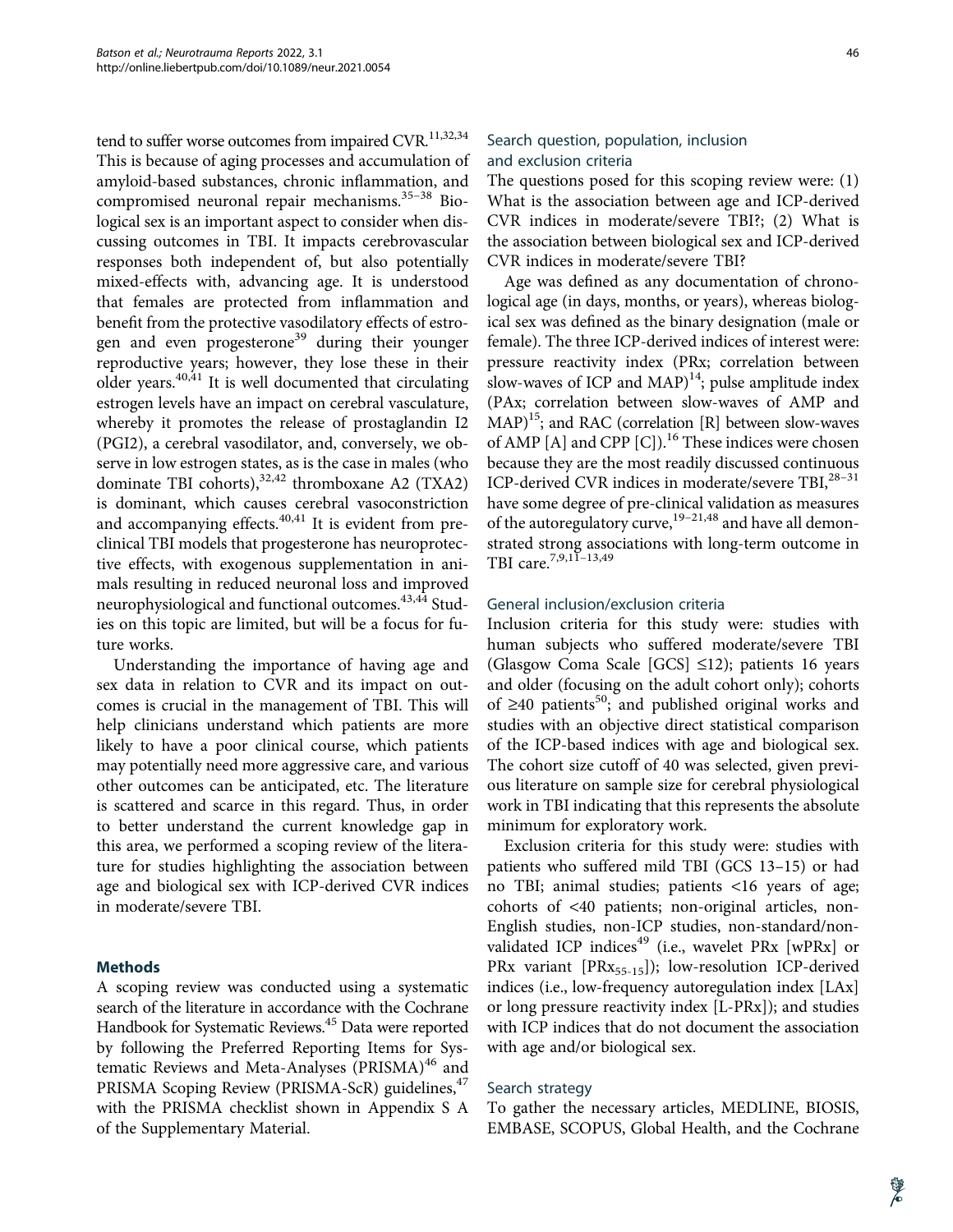library were searched from inception to June 2021 using relevant search variables, which can be found in Appendix SB of the Supplementary Material.

#### Study selection

All articles gathered by the database searches were downloaded into Zotero after deduplication. Two independent reviewers (C.B. and K.S.) conducted the initial screening of titles and abstracts to select articles that fit the inclusion criteria. A full-text review of the selected articles was then conducted by the same reviewers for the articles that had the associations of interest to answer our research questions. Discrepancies between the two reviewers were resolved by a third reviewer (F.A.Z.).

#### Data collection

Data were extracted from the final selected articles and stored in an electronic database. Data fields included authors; country of study; age; sex; GCS Score; Marshall computed tomography Grade; pupillary response; number with traumatic subarachnoid hemorrhage (tSAH), epidural hematoma (EDH), subdural hematoma (SDH); primary objective of study; sample size; measure correlated with age; and measure correlated with sex and findings. These data can be found in Tables 1–3.

#### Statistical analysis

Given that this was a scoping review of the impact of age and biological sex on continuously monitoring ICP-based CVR in moderate/severe TBI, and significant heterogeneity between studies existed, no formal meta-analysis was conducted.

# Bias assessment

Given that this was a scoping overview of the available literature, a formal bias assessment was not conducted.

# **Results**

#### Search strategy results

Figure 1 provides the PRISMA flow diagram detailing the search results. The database search returned a total of 908 articles. After deduplication, 402 articles were removed, leaving 506 for review. Article titles, abstracts, and keywords were initially screened in accordance with our inclusion/exclusion criteria, which resulted in 123 articles selected for full-text review. After the second screening of the full manuscripts, only 10 fully published original articles met the inclusion criteria and were used in this scoping review. All of these studies were conducted in the United Kingdom, except for one which was done from various centers in the European Union (EU). Nine of these studies were retrospective<sup>15,32–34,42,51–54</sup> whereas one was prospective in nature.<sup>18</sup> Table 1 presents an overview of the included study details.

#### Indices and their statistical correlation to age

As seen in Table 2, an association between ICP-derived indices and age was made in nine of the ten selected studies. Eight of these studies referred to PRx, three to PAx, and one to RAC. Generally, it was noted that there was a significant correlation between advanced age and PRx, PAx, and RAC. We will highlight three of the most robust examples involving PRx, the three involving PAx, and the one involving RAC. Liu and colleagues compared PRx to age using a multi-variable binary logistic regression model of 515 patients (385 males, 130 females; mean age, 38.4 years; standard deviation [SD], 16), showing a relationship of  $R = 0.24$ ,  $p < 0.001$ .<sup>51</sup> Czosnyka and colleagues did their comparison using the correlation of 429 patients (339 males, 90 females; mean age, 34 years; SD, 16.7), expressing the relationship as  $R = 0.24$ ,  $p = 0.003$ .<sup>52</sup> Further, the final example by Aries and colleagues involved the use of the Spearman partial rank correlation of 327 patients (246 males, 81 females; median age, 36 years; range, 15–87) to represent the relationship between PRx and age, which was found to be  $R = 0.17$ ,  $p = 0.004$ .<sup>15</sup> PAx was compared to age by Aries and colleagues using the Spearman partial rank correlation of 327 patients (246 males, 81 females; median age, 36 years; range, 15–87), which showed the following relationship:  $R = 0.35, p < 0.001$ <sup>15</sup>

The next study, done by Zeiler and colleagues, used Spearman's correlation matrix to compare PAx and age of 358 patients (272 males, 86 females; mean age, 40.6 years; SD, 17.2), showing a relationship where  $R = 0.495$ ,  $p < 0.05<sup>34</sup>$  Radolovich and colleagues used t-tests and analysis of variance to analyze the relationship between these two variables of 293 patients (mean age, 37 years; SD, 16), resulting in  $R^2 = 0.18$ ,  $p < 0.05$ .<sup>54</sup> The last highlighted study, done by Zeiler and colleagues, used Spearman's correlation matrix to compare RAC and age of 358 patients (272 males, 86 females; mean age, 40.6 years; SD, 17.2), showing a relationship where  $R = 0.390$ ,  $p < 0.05$ .<sup>34</sup> All mentioned studies displayed a weak-to-moderate positive correlation between age and worse CVR, as measured through PRx, PAx, or RAC.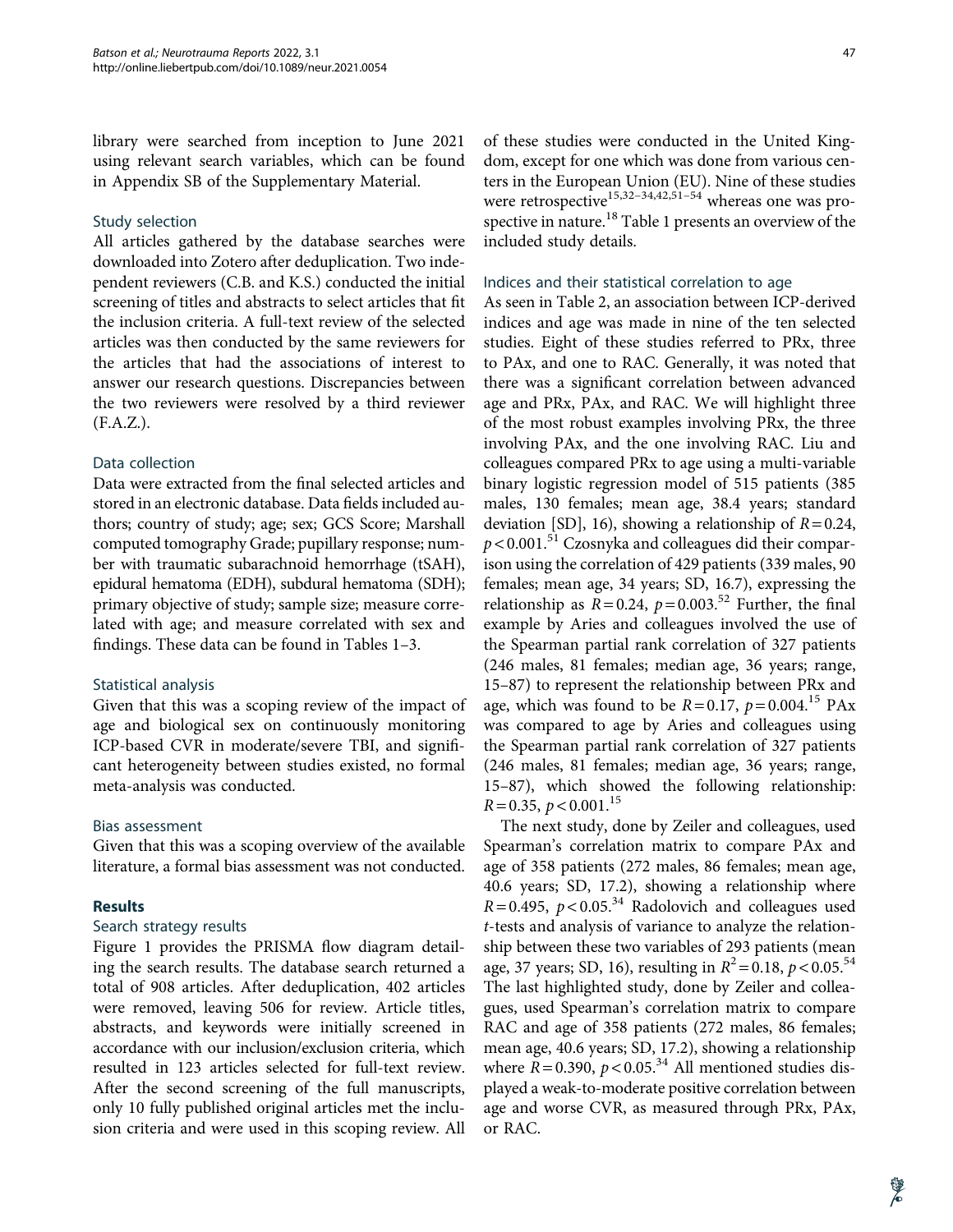| (authors)<br>Source                       | Country                         | (TBI patients)<br>Sample size                        | Age                                         | Sex (% male)  | GCS score                                    | CT grade<br>Marshall          | response<br>Pupillary                                | tSAH, EDH, SDH<br>No. with                                 | The primary objective<br>of the study                                                                                                                                           |
|-------------------------------------------|---------------------------------|------------------------------------------------------|---------------------------------------------|---------------|----------------------------------------------|-------------------------------|------------------------------------------------------|------------------------------------------------------------|---------------------------------------------------------------------------------------------------------------------------------------------------------------------------------|
| $Czosnyka$ et al.<br>$(2005)^{32}$        | $\leq$                          | of age and PRx)<br>used in analysis<br>358 (only 158 | Range = 16-87                               | 80% (288/358) | $Range = 3-15$<br>$(20\%,-8)$                |                               |                                                      |                                                            | cerebrovascular dysfunction<br>between age and outcome<br>impacts the relationship<br>in patients post-TBI<br>To ascertain whether                                              |
| $(2017)^{49}$<br>Liu et al.               | $\leq$                          | 515                                                  | $Mean = 38.4$<br>$SD = 16$                  | 75% (385/515) | $Median = 7$<br>$QR = 3 - 9$                 |                               |                                                      |                                                            | transform-based wPRx with the<br>To compare the performance of<br>traditional PRx                                                                                               |
| Steiner et al.<br>$(2002)^{42}$           | $\leq$                          | 114                                                  | Range = $14-77$<br>$Mean = 34$<br>$SD = 16$ | 84% (96/114)  | Range $=$ 3-14<br>$Mean = 6.6$<br>$SD = 2.8$ |                               |                                                      | $tSAH = 19(17%)$<br>$EDH = 14(12%)$<br>$SDH = 24 (21%)$    | through constant monitoring of<br>cerebral pressure reactivity in<br>perfusion pressure (CPP <sub>OPT</sub> )<br>To describe optimal cerebral<br>individual TBI patients        |
| Aries et al.<br>(2012) <sup>15</sup>      | š                               | 327                                                  | Range = 15-87<br>$Median = 36$              | 75% (246/327) | Range = 3-15<br>$Median = 6$<br>(25% > 8)    |                               |                                                      |                                                            | between PAx and PRx in TBI<br>To investigate the association<br>patients utilizing long-term<br>monitoring                                                                      |
| Zeiler et al.<br>$(2020)^{18}$            | centers in<br>Various<br>the EU | 165                                                  | Median=49<br>$IQR = 29 - 64$                | 78% (129/165) | $Median = 7$<br>$QR = 3 - 10$                | $Median = 3$<br>$1QR = 2 - 6$ | $BR = 125 (76%)$<br>$BU = 25 (15%)$<br>$UU = 15(9%)$ | $tSAH = 137(83%)$<br>$SDH = 101 (61%)$<br>$EDH = 41 (25%)$ | injury and their correlation with<br>markers of diffuse intracranial<br>poor CVR in a multi-center<br>To investigate admission CT<br>cohort (CENTER-TBI)                        |
| $Cz$ osnyka et al.<br>$(2008)^{33}$       | š                               | 469                                                  | $Mean = 33$                                 | 79% (371/469) | $Median = 6$                                 |                               |                                                      |                                                            | on ICP, CPP, PRx, and outcome<br>To explore the effect of sex<br>post-TBI                                                                                                       |
| Zeiler et al.<br>$(2018)^{34}$            | š                               | 358                                                  | $Mean = 40.6$<br>$SD = 17.2$                | 76% (272/358) | $Median = 7$<br>$IQR = 3-9$                  |                               |                                                      | $LSAH = 273 (76%)$<br>$SDH = 123(34%)$<br>$EDH = 26 (7%)$  | physiology and their effects<br>To investigate the association<br>between intracranial, injury<br>burden, extracranial injury<br>on CVR in TBI patients<br>burden, and abnormal |
| Czosnyka et al.<br>(2006) <sup>50</sup>   | š                               | 429                                                  | $Mean = 34$<br>$SD = 16.7$                  | 79% (339/429) | $Range = 3-15$<br>$Median = 6$<br>(20% > 8)  |                               |                                                      |                                                            | against the outcome, age, and<br>of ICP and its related indices<br>computer-based monitoring<br>To examine the connection<br>among longstanding<br>biological sex               |
| Hiler et al.<br>(2006) <sup>51</sup>      | $\leq$                          | 126                                                  | Range = 14-74<br>$Mean = 38.5$              |               | Range = 3-14<br>(24% > 8)                    | $Median = 2$<br>$IQR = 2 - 5$ |                                                      |                                                            | preliminary CT scan results, ICP<br>during the initial 24h post-TBI<br>measures, and autoregulatory<br>To ascertain the importance of<br>status in prognostication              |
| Radolovich et al.<br>(2011) <sup>52</sup> | š                               | 293                                                  | $Mean = 37$<br>$SD = 16$                    |               | $Median = 6$                                 |                               |                                                      |                                                            | To correlate PAx (new index) and<br>Mx as CVR measures post-TBI                                                                                                                 |
|                                           |                                 |                                                      |                                             |               |                                              |                               |                                                      |                                                            | BD hilaterally ractive BH hilaterally uncontive CENTED TBH Collaborative Europe Effectivenece Decease In Traumatic Bosine CBD corphromaticity refuge                            |

Table 1. Overview of Included Studies Table 1. Overview of Included Studies

BR, bilaterally reactive; BU, bilaterally unreactive; CENTER-TBI, Collaborative European NeuroTrauma Effectiveness Research In Traumatic Brain Injury; CPP, cerebrovascular perfusion pressure;<br>CPP<sub>opr</sub>, optimal cerebral per BR, bilaterally reactive; BU, bilaterally unreactive; CENTER-TBI, Collaborative European NeuroTrauma Effectiveness Research In Traumatic Brain Injury; CPP, cerebrovascular perfusion pressure; [ABP] and pulse amplitude of ICP [AMP]); PRx, pressure reactivity index (Pearson's correlation between ICP and ABP); SD, standard deviation; SDH, subdural hematoma; TBI, traumatic brain injury; CPP<sub>opt</sub>, optimal cerebral perfusion pressure; CT, computed tomography; EDH, epidural hematoma; EU, European Union; GCS, Glasgow Coma Scale; ICP, intracranial pressure; IQR, interquartile range; Mx, mean flow index (Pearson's correlation between CPP and cerebral blood flow velocity [CBFV]); PAx, pulse-amplitude index (Pearson's correlation between arterial blood pressure tSAH, traumatic subarachnoid hemorrhage; UK, United Kingdom; UU, unilateral unreactive; wPRx, wavelet pressure reactivity index.

學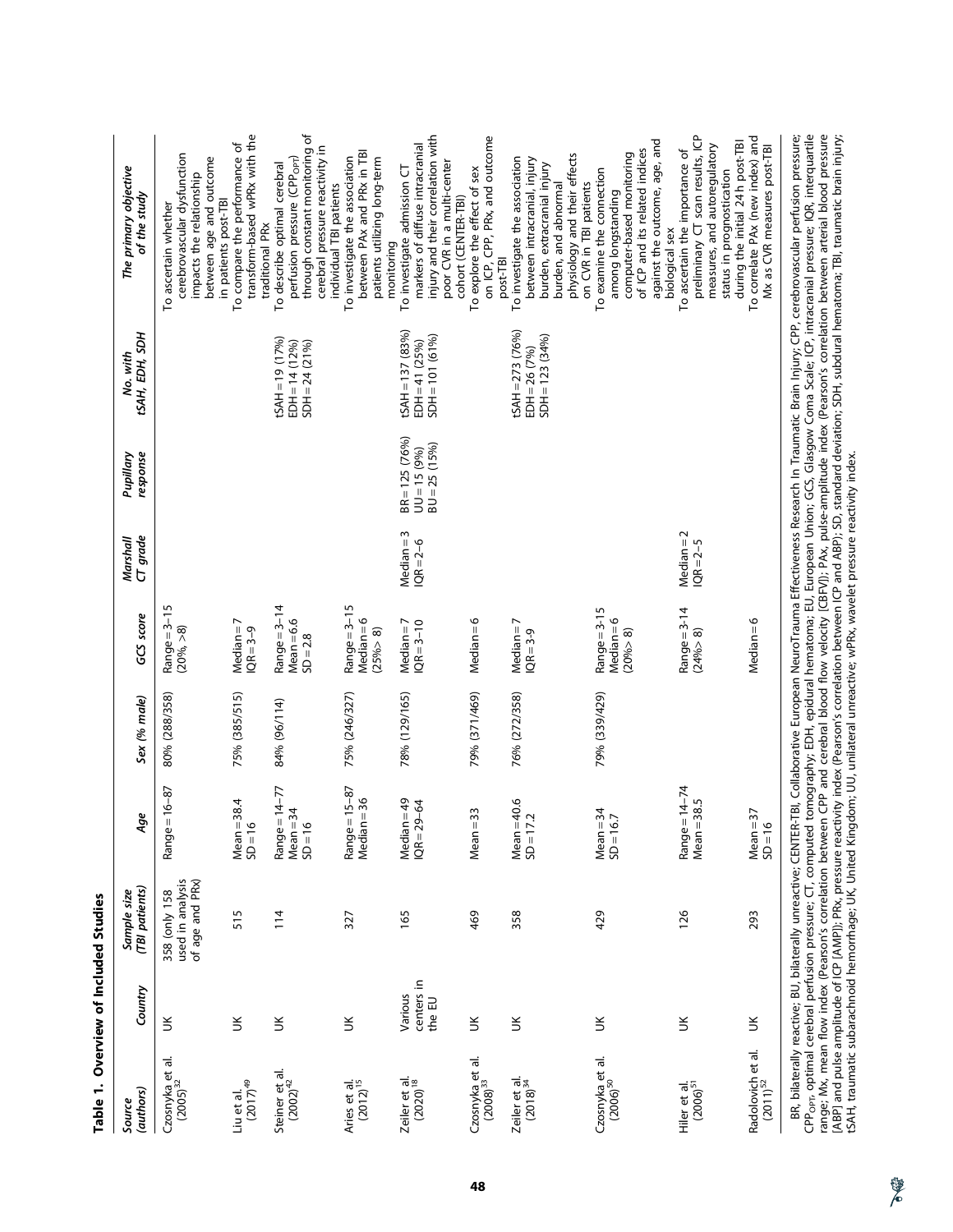| <b>Source</b><br>(authors)         | Sample size<br>(TBI patients)                         | Measure(s)<br>correlated<br>with age | <b>Findings</b>                                                                                                                                                                                                                                                                                                      |
|------------------------------------|-------------------------------------------------------|--------------------------------------|----------------------------------------------------------------------------------------------------------------------------------------------------------------------------------------------------------------------------------------------------------------------------------------------------------------------|
| Czosnyka et al.<br>$(2005)^{32}$   | 348 (only 158)<br>used in analysis<br>of age and PRx) | <b>PR<sub>x</sub></b>                | - There was a significant correlation between PRx and age ( $R = 0.24$ , $p = 0.003$ ), indicating<br>a deterioration in cerebrovascular control with advanced age.<br>- Multiple comparisons were not corrected for.                                                                                                |
| Liu et al.<br>$(2017)^{49}$        | 515                                                   | PR <sub>x</sub>                      | - There was a significant correlation between PRx and age ( $R = 0.24$ , $p < 0.001$ ), indicating<br>a deterioration in cerebrovascular control with advanced age.<br>- Multiple comparisons were not corrected for.                                                                                                |
| Steiner et al.<br>$(2002)^{42}$    | 114                                                   | PR <sub>x</sub>                      | - There was a significant correlation between PRx and age $(R = 0.358, p = 0.0001)$ , indicating<br>a deterioration in cerebrovascular control with advanced age.<br>- Multiple comparisons were not corrected for.                                                                                                  |
| Aries et al.<br>$(2012)^{15}$      | 327                                                   | PR <sub>x</sub> and<br>PAx           | - There was a significant correlation between PRx and age ( $R = 0.17$ , $p = 0.004$ ) as well as PAx<br>and age $(R = 0.35, p < 0.001)$ , indicating a deterioration in cerebrovascular control with<br>advanced age.<br>- Multiple comparisons were not corrected for.                                             |
| Zeiler et al.<br>$(2020)^{18}$     | 165                                                   | PR <sub>x</sub>                      | - Mean PRx values above the threshold were associated with advanced age (for a threshold<br>of 0, mean age above = 51.4 years vs. mean age below = 41.4 years; $p = 0.0007$ ).<br>- Multiple comparisons were corrected for using Bonferroni's method.                                                               |
| Zeiler et al.<br>$(2018)^{34}$     | 358                                                   | PRx, PAx,<br>and RAC                 | - Age was associated with PRx ( $R = 0.235$ , $p < 0.05$ ), PAx ( $R = 0.495$ , $p < 0.05$ ), and RAC ( $R = 0.390$ ,<br>$p$ < 0.05). Advanced age was also associated with increased percentage of time spent above<br>index thresholds.<br>- Multiple comparisons were corrected for using Bonferroni's method.    |
| Czosnyka et al.<br>$(2006)^{50}$   | 429                                                   | PR <sub>x</sub>                      | - There was a significant correlation between PRx and age ( $R = 0.24$ , $p = 0.003$ ), indicating a<br>deterioration in cerebrovascular control with advanced age.<br>- Multiple comparisons were not corrected for.                                                                                                |
| Hiler et al.<br>$(2006)^{51}$      | 126                                                   | $PRX_{24}$                           | - Patients with disturbed pressure reactivity had a significantly greater mean age than those<br>with intact pressure reactivity (patients with $PRx_{24} > 0$ , mean age = 44 years; patients with<br>PRx <sub>24</sub> < 0, mean age = 33 years; $p = 0.0004$ ).<br>- Multiple comparisons were not corrected for. |
| Radolovich et al.<br>$(2011)^{52}$ | 293                                                   | PAx                                  | - There was a significant correlation between PAx and age $(R = 0.424, p < 0.05)$ , indicating<br>a deterioration in cerebrovascular control with advanced age.<br>- Multiple comparisons were not corrected for.                                                                                                    |

#### Table 2. Findings Regarding an Association between ICP-Derived Continuous Cerebrovascular Reactivity Measures and Age

PAx, pulse-amplitude index (Pearson's correlation between arterial blood pressure [ABP] and pulse amplitude of ICP [AMP]); PRx, pressure reactivity index (Pearson's correlation between ICP and ABP); PRx<sub>24</sub>, pressure reactivity index for the first 24 h of monitoring; RAC, correlation between pulse amplitude of ICP (AMP) and cerebral perfusion pressure (CPP).

# Indices and their statistical correlation to biological sex

As seen in Table 3, the only ICP-based index that was found to be correlated with biological sex was PRx in three of the ten selected studies. None of the other indices were correlated with sex in any of the included articles. The 2008 study by Czosnyka and colleagues of 469 patients (371 males, 98 females; mean age, 33 years) showed that for patients <50 years, PRx was found to be worse in females compared to males

Table 3. Findings Regarding an Association between ICP-Derived Continuous Cerebrovascular Reactivity Measures and Sex

| Source<br>(authors)              | Sample size<br>(TBI patients) | Measure(s)<br>correlated<br>with sex | <b>Findinas</b>                                                                                                                                                                                                                                   |
|----------------------------------|-------------------------------|--------------------------------------|---------------------------------------------------------------------------------------------------------------------------------------------------------------------------------------------------------------------------------------------------|
| Czosnyka et al.<br>$(2008)^{33}$ | 469                           | PR <sub>x</sub>                      | - PRx was found to be worse in females than in males in the age group <50 years (males,<br>0.044 ± 0.031; females, 0.11 ± 0.047; $p < 0.05$ ), no such change was noted in patients > 50 years.<br>- Multiple comparisons were not corrected for. |
| Zeiler et al.<br>$(2018)^{34}$   | 358                           | PR <sub>x</sub>                      | - Sex was associated with impaired CVR in patients in the category PRx $>0.25$ , $p = 0.040$ .<br>- Multiple comparisons were corrected for using Bonferroni's method.                                                                            |
| Czosnyka et al.<br>$(2006)^{50}$ | 429                           | PR <sub>x</sub>                      | - PRx was found to be worse in females than in males (males, 0.04; females, 0.1; $p = 0.022$ ).<br>- Multiple comparisons were not corrected for.                                                                                                 |

ABP, arterial blood pressure; AUC, area under the receiver operating curve; ICP, intracranial pressure; PRx, pressure reactivity index (Pearson's correlation between ICP and ABP); TBI, traumatic brain injury.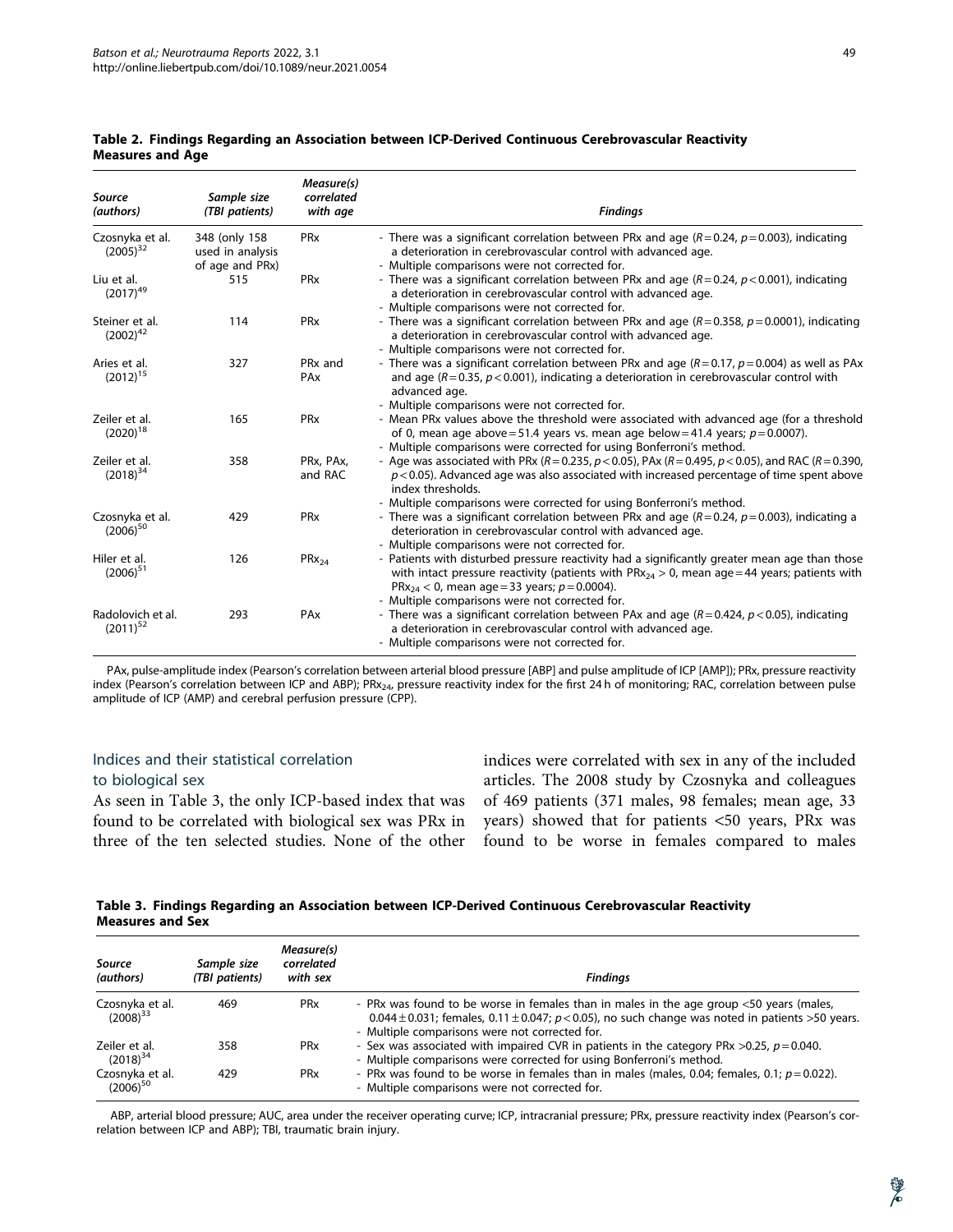

(females,  $0.110 \pm 0.047$ ; males,  $0.044 \pm 0.031$ ;  $p < 0.05$ ).<sup>33</sup> The study by Zeiler and colleagues of 358 patients (272 males, 86 females; mean age, 40.6 years SD, 17.2) showed that sex was associated with impaired CVR for those in the category PRx  $>0.25$ ,  $p = 0.040$ , using univariate logistic regression.<sup>34</sup> The final study, by Czosnyka and colleagues (2006), of 429 patients (339 males, 90 females; mean age, 34 years; SD, 16.7) demonstrated that females had worse mean PRx (females 0.1 vs. males 0.04;  $p = 0.022$ ).<sup>52</sup> However, from these

results, it can be seen that the  $p$  values barely reached the threshold for statistical significance.

# **Discussion**

With this study, our group set out to gather literature to understand the relationship of age and sex with PRx, PAx, and RAC in TBI. From these 10 studies, we observed that worsening CVR is evident with increasing age.<sup>32,33,42,51</sup> Females also appear susceptible to developing greater impairment in CVR in TBI. 32,33,52 The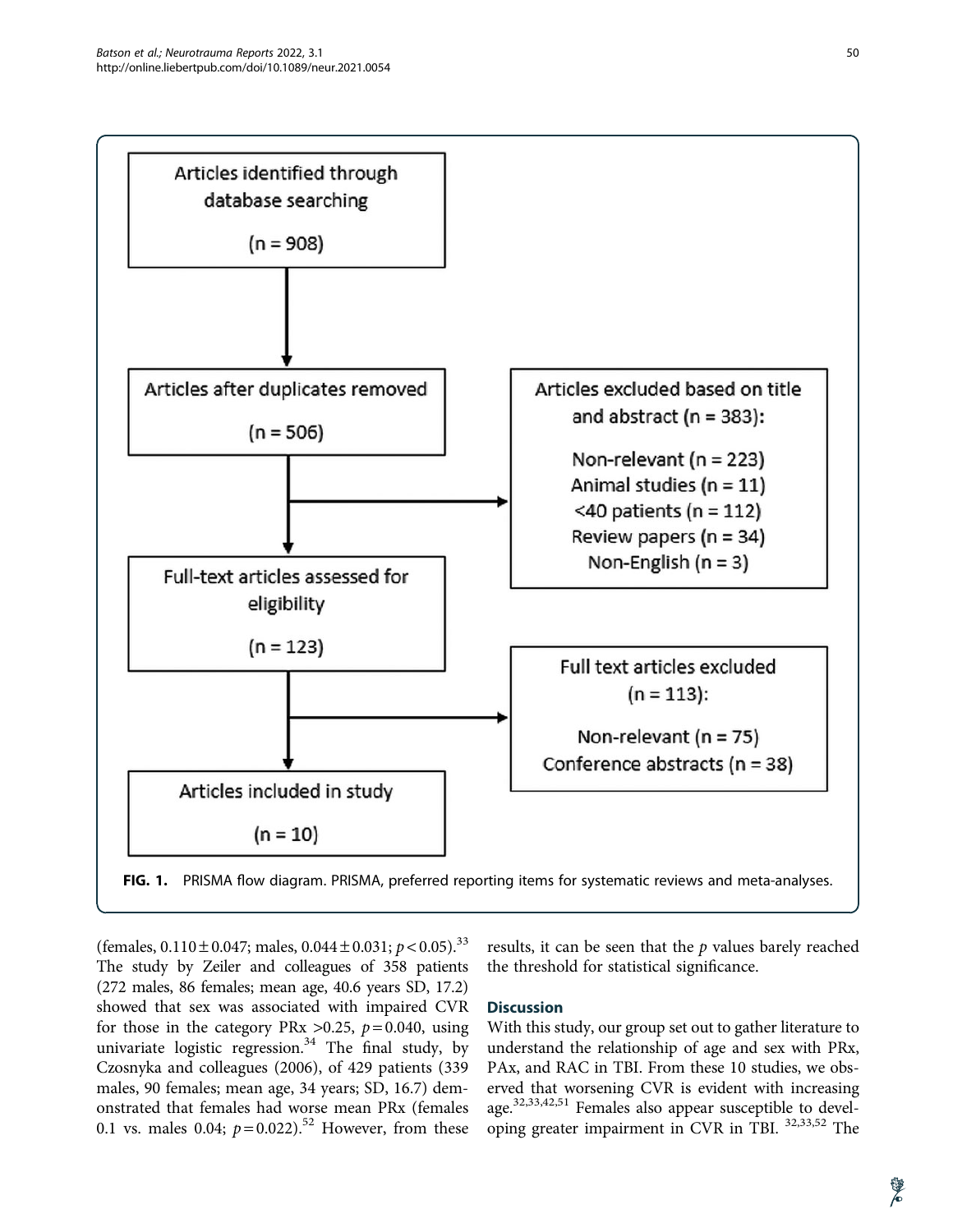age-related findings are supported by the existing TBI and non-TBI literature on age and cerebrovascular function; $32,51,55-57$  however, the sex-related findings are unclear, with limited literature to date in moderate/ severe TBI.

With regard to chronological age, the existing published literature demonstrates the effects of aging on the cerebral vasculature, whereby they lose their elasticity and overall integrity to function optimally.<sup>32,36,55,57</sup> Also, collective vascular comorbidity (i.e., hypertension, diabetes, etc.) could be a causative factor in the gradual progression of autoregulatory dysfunction of the aged vasculature.<sup>24,29,32</sup> It then should follow that in moderate/severe TBI populations, where continuous and validated measures of CVR are available, such age-related deterioration in cerebrovascular function should be apparent. This was the case, as reflected in nine studies where there was a statistically significant relationship ( $p < 0.05$ ), but a weak positive correlation, between the ICP-based indices and increasing age, indicating that CVR worsens with advancing age.32,33,42,51

There were more studies involving PRx given that it is validated and more widely published $\bar{7},20,21,32,42,58$ with regard to TBI care. PAx and RAC displayed similar trends to PRx, with advancing age linked to worse PAx and RAC values, though the available literature was scarce, limiting the strength of conclusions that can be made regarding these two indices.<sup>11,12,15,34</sup> PAx carries some degree of interest as an emerging CVR measure in moderate/severe TBI, given that in situations where ICP is persistently low (<15 mm Hg), it tends to be a better measure of impaired CVR, compared to PRx, as noted in studies by Aries and colleagues.<sup>15</sup> On the other hand, RAC is still emerging in the literature, with current use relegated to an exploratory capacity.7,16,34

Biological sex displayed much less robust associations in the available literature identified. From the published biological sex-related literature, we understand that females have an advantage over males during their reproductive years because of the beneficial anti-inflammatory and vasodilatory effects of the key female sex hormones. $39-41$  From the 10 studies examined in this review, eight had sex data and it can be observed that males dominated the patient cohorts because the percentage of males ranged from 75% to  $84\%$ <sup>42,51</sup> However, only three studies were identified that made reference to sex and  $PRx^{33,34,52}$  whereas none made reference to PAx or RAC. Zeiler and colleagues showed that sex was associated with impaired CVR in the category PRx  $>0.25$  where  $p = 0.040$ .<sup>34</sup> The two studies by Czosnyka and colleagues showed a statistically significant relationship between PRx and females  $(p < 0.05)$ .<sup>33,52</sup> Their 2006 study showed that PRx was worse in females who were relatively young given that mean age was 34 years  $(SD, 16.7),^{52}$ with their 2008 study demonstrating that females <50 years of age had worse PRx than males of the same age category.<sup>33</sup>

These findings are surprising and contrary to what is expected biologically, but they are in keeping with similar findings in studies by Czosnyka and colleagues<sup>33</sup> and Farin and colleagues,<sup>59</sup> where we observed that clinically results could be conflicting and that young females are more prone to brain swelling, which can offset their hormonal advantages over males.<sup>33,59</sup> Important to note is that in the 2008 Czosnyka and colleagues study, $33$  patients were separated by the age group <50 and >50 years, but the menopausal state of the women was not checked, which could pose some challenges.33,40,41,59 One cautionary note regarding these three studies is that the overall strength of statistical significance was limited (i.e.,  $p$  values of <0.05, 0.040, and 0.022), with heterogeneous populations, grand averaging of long epochs of recorded physiological data, and no adjustment for multiple comparisons.<sup>33,34,52</sup>

#### Limitations

Thus far, it can be seen that some promising findings are emerging in the literature regarding the relationship between age, biological sex, and the ICP-based indices on moderate/severe TBI. However, we must highlight some challenges that prevent conclusive findings. To begin, very few studies were found meeting our criteria to address such a critical topic. Of these few studies, even fewer addressed the sex aspect of our study. Also, studies contained a small number of females (which is usually the case in the TBI literature) whose menstrual/ menopausal status has not been ascertained to garner the necessary information and the information was conflicting at best. Studies containing predominantly males can give a false notion that males are suffering worse outcomes. Small numbers affect the power of the study.

Of note, all studies mainly included gross averaging of data to obtain results.32,34,51 Insult burden was not looked at in any great detail to ascertain the relationship between different thresholds of the indices and how various patients are affected based on their age group or sex designation.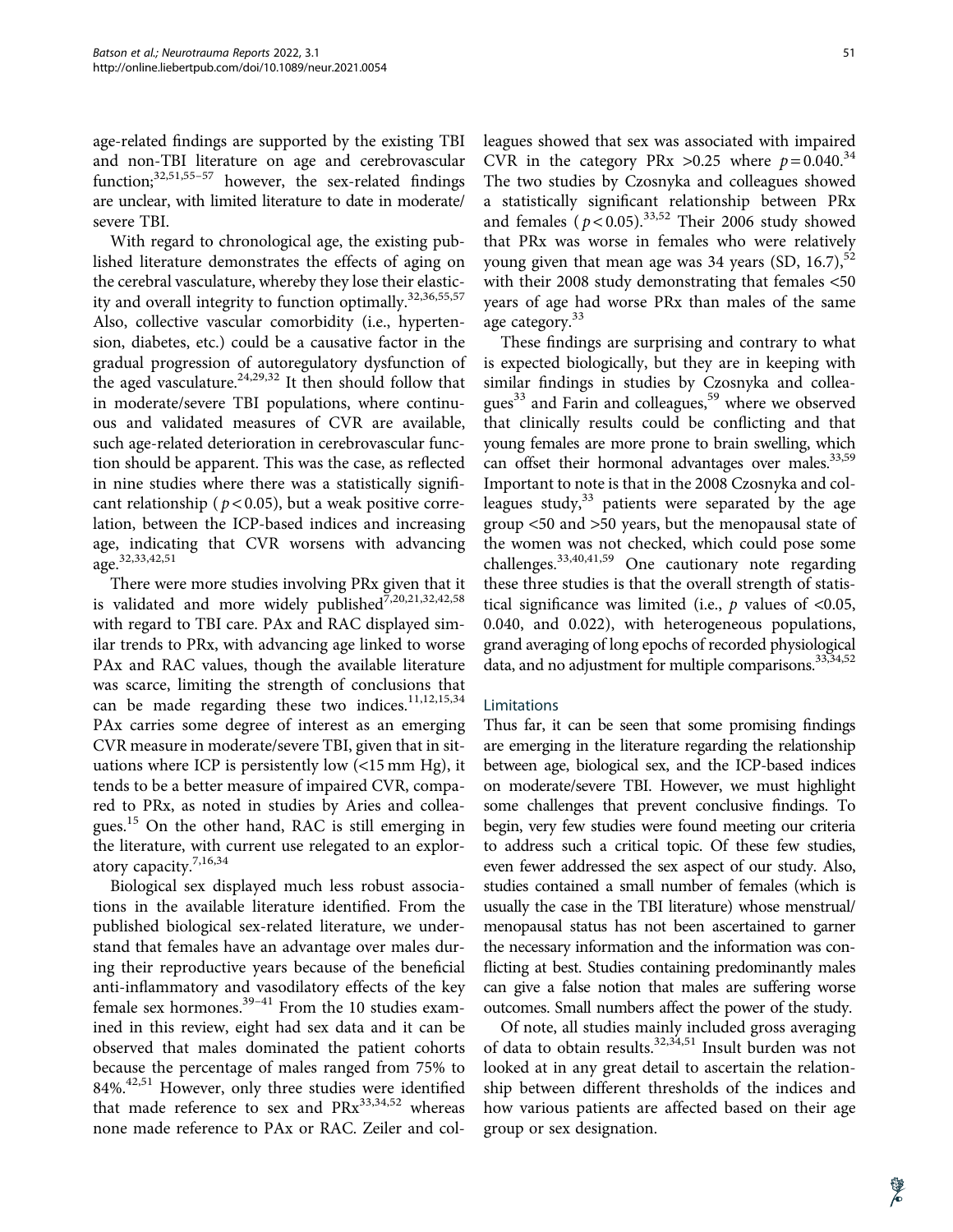Next, patient populations from these studies were very heterogeneous with regard to demographics, injury pattern, duration of monitoring, and variance in received therapies between patients and centers, which may create confounding bias. All patients have different backgrounds, comorbidities, and injury patterns.<sup>15</sup> Also, ICU therapies will vary based on their particular level of trauma, complications, and systemic issues. Some of the treatments (e.g., ventilation, temperature changes, medication, etc.) can affect vascular dynamics, physiology variables, and cause interference in data recording.<sup>15</sup>

Fourth, overall study sizes were small compared to other TBI studies without high-frequency physiology.<sup>60</sup> Hence, the strength of the conclusion regarding age, sex, and CVR is limited. Furthermore, many studies evaluated various patient demographic features with CVR without correcting for multiple comparisons. As such, the statistically significant findings should be taken with caution and as preliminary findings only. We elected to use the cut-off value of 40 for sample size based on previous literature defining this as the minimum number for exploratory work in cerebral physiological studies in TBI.<sup>50</sup> It must be acknowledged that this previous work also found that the optimal sample size was 100 patients or higher for such studies if one wanted to make more definitive comments on associations observed. Our selection of 40 for this review was based on our desire to be all-inclusive. However, in doing so, studies with small cohorts between 40 and 100 patients will admittedly not necessarily have over 40 female patients, given the differences in male versus female representation in TBI incidence. Thus, the strength of conclusions for those included manuscripts with cohort sizes <100 are limited at best.

Fifth, only studies where CVR was assessed by ICPderived measures were analyzed. This was the case because they have the most pre-clinical validation and widespread applicability to TBI care/monitoring, therefore being most suited for this review on the impact of aging and sex. Reference cannot be made on transcranial Doppler (TCD), near infrared spectroscopy, or brain tissue oxygen monitoring  $(PhotO<sub>2</sub>)$  which were not included in this review because they are not utilized on a regular basis for bedside monitoring of TBI patients and are relegated for research-only measures at few specialized centers. Further, TCD and  $PbtO<sub>2</sub>$  indices currently have no pre-clinical literature validating their ability to measure any aspect of the autoregulatory curve.

Sixth, PAx and RAC are not widely published across the literature because lots of works involving them are still exploratory. For this review, they had essentially no data. This stems from the new nature of these indices and the need for full-waveform ICP data to derive AMP through Fourier analysis techniques.<sup>3,49</sup> Such expertise is not present at centers limiting the up-

Seventh, the methods of quantifying age and biological sex in the selected studies could be considered crude and may not be sufficient in the assessment of their impact on CVR. Biological age, as estimated through emerging epigenetic techniques, may provide a quantified way in the future to determine age. $61,62$ Linking such data with high-frequency physiology in TBI patients may provide a superior assessment of the link between age and CVR. Biological sex, as measured through a binary designation (i.e., male vs. female), may be too crude to properly assess the link between sex and  $CVR^{33,40,41,59}$  given that there appears to be a discrepancy and intersectional nature between sex and age, regarding menopausal status.<sup>33,40,41,59</sup>

take of PAx and RAC for bedside monitoring at this

time.

Yet another limitation has to do with the fact that the most aged patients, typically with varying overlaying comorbidities, are usually not included in most cerebral monitoring studies at most centers. This stems from specific medical and social discussions held during the admission process regarding patient comorbidities, degree of frailty, goals of care, patients' wishes/advance directives, and family/patients' views on aggressiveness of care. Thus, despite the interesting findings related to advanced age on ICP-based indices found in this review, there is the potential that this is underemphasized by the identified studies.

Finally, all the relevant studies were Addenbrooke/ Cambridge hospital–based involving the same cohort of patients, except one study which involved 21 centers in the EU. This poses a potential issue given that this population is mainly Caucasian. Other potential issues involve the geographical location, genetics, and biological differences of the persons, which will vary to other populations (e.g., immigrants, Africans, etc.). Things to take into consideration are that treatment practices may vary in other parts of the world; for example, Asia, Africa, and South America do not follow BTF guidelines. Also, genetic differences among persons of different races could play a part in cerebrovascular response and host response to injury and advancing age.<sup>34</sup>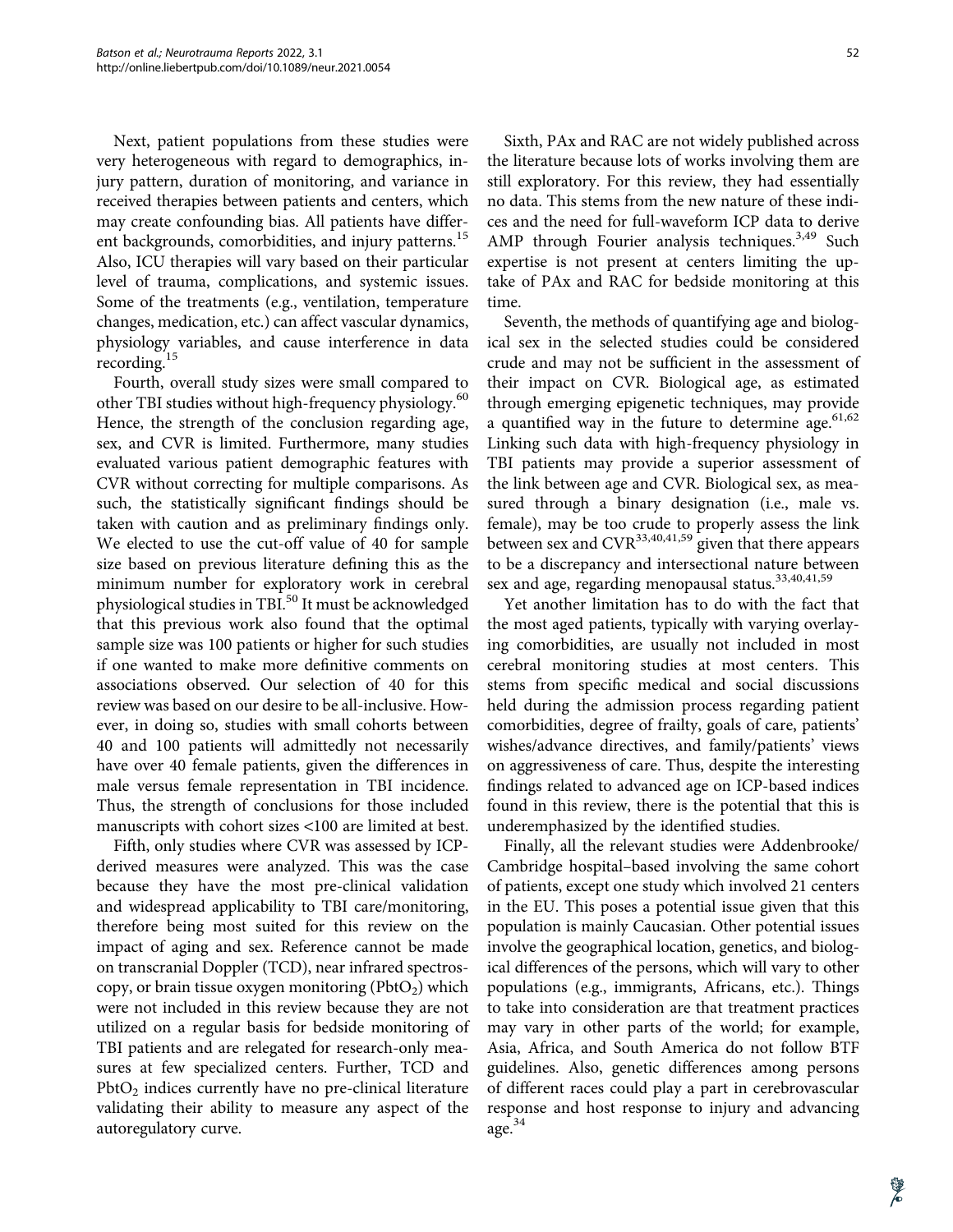#### Future directions

Going forward, to address these issues in a quest to improve neurotrauma care, numerous considerations need to be made. First, one solution for the issues of a small number of females, heterogeneity of patient populations, small study sizes, and use of the same cohort of patients is to conduct large, multi-center studies. This type of study is required to build power for male versus female assessment, harmonize data between centers, account for treatments received, build statistical power, and aid with adjusting for multiple comparisons. Second, more robust work into PAx and RAC need to be carried out in order to arrive at a place where they would eventually become validated for human use and contribute to neurotrauma care. This can be achieved by securing adequate funding, which would allow centers to then obtain the necessary equipment and hire the required experts to explore age, sex, PAx, and RAC using multi-center high-frequency physiological data sets. Third, in order to assess biological age, the required expertise is needed to carry out epigenetic research on large, multi-center TBI cohorts and obtain biological samples. With this, studies can then be carried out independently and combined to provide a superior assessment of the link between true biological age and CVR. Fourth, the study of biological sex needs to go beyond just the binary designation of male and female.

With all requirements in place, further subcategorization of females based on their menopausal status and hormonal profile is key to properly assess the link between sex, age, and CVR. Fifth, further to what was stated regarding age and sex, involvement of proteomic and genomic studies with adequate patient cohorts, relevant approvals, equipment, and expertise is key to then carry out age and sex subgroup studies in concert with insult burden measures (e.g., % time PRx >0, > 0.25, > 0.35, etc.). This will help unearth patterns and more in-depth, useful information.

A further consideration will be to carry out similar studies like the optimal cerebral perfusion pressure (CPPopt) Guided Therapy: Assessment of Target Effectiveness (COGiTATE) trial on a larger scale given that this trial confirmed the feasibility of CPPopt derivation, but percentage yield of CPPopt calculations was relatively low at  $\sim$  70%, and the study was not powered to detect differences in clinical outcome.<sup>63</sup> However, previous literature on CPPopt highlights the strong association with this index and ICP-based cerebrovascular reactivity insult burden with 6-month outcome in TBI patients.<sup>12,63-65</sup> Therefore, mastery of real-time signal artifact management, optimal curve fitting, and algorithmic derivation of CPPopt need to be achieved in order to improve yield before larger phase III trials are conducted.<sup>12,63-65</sup> This will provide clarity on whether there exists a true impact of CVR-based therapeutic targets on outcome in this population.12,63–65

Also, the work into fully understanding how age and sex affect autoregulation post-TBI needs to be conducted by research into the local and systemic biochemical and inflammatory response to TBI.<sup>34</sup> Finally, more diverse populations need to be assessed given that their location, environment, treatment protocols, hormone profiles, genome/proteome/epigenetic profiles, and healthcare budgets impacting care delivery are all key aspects to study.

#### Conclusion

From the few studies identified, it was noted that with advancing age, PRx (with PAx and RAC to a lesser extent) becomes increasingly impaired. Further, preliminary data suggest that, potentially, females suffered worse CVR, compared to their male counterparts, during the acute phase of their ICU stay. However, all studies suffered from significant limitations, including small heterogeneous populations, small number of female patients, and grand averaging of large epochs of cerebral physiological data. Future multi-center studies on the impact of age and biological sex on continuously assessed cerebrovascular physiology are required, given that there still exists a substantial knowledge gap.

#### Acknowledgments

F.A.Z. receives research support from the Manitoba Public Insurance (MPI) Neuroscience/TBI Research Endowment; the Health Sciences Centre Foundation Winnipeg; the United States National Institutes of Health (NIH) through the National Institute of Neurological Disorders and Stroke (NINDS; grant no.: R03NS114335-01); the Canadian Institutes of Health Research (CIHR; grant no.: 432061); the Canada Foundation for Innovation (CFI; project no.: 38583); Research Manitoba (grant no.: 3906); the University of Manitoba VPRI Research Investment Fund (RIF); the University of Manitoba Centre on Aging; and the University of Manitoba Rudy Falk Clinician-Scientist Professorship.

A.G. is supported through the University of Manitoba Clinician Investigator Program; the R. Samuel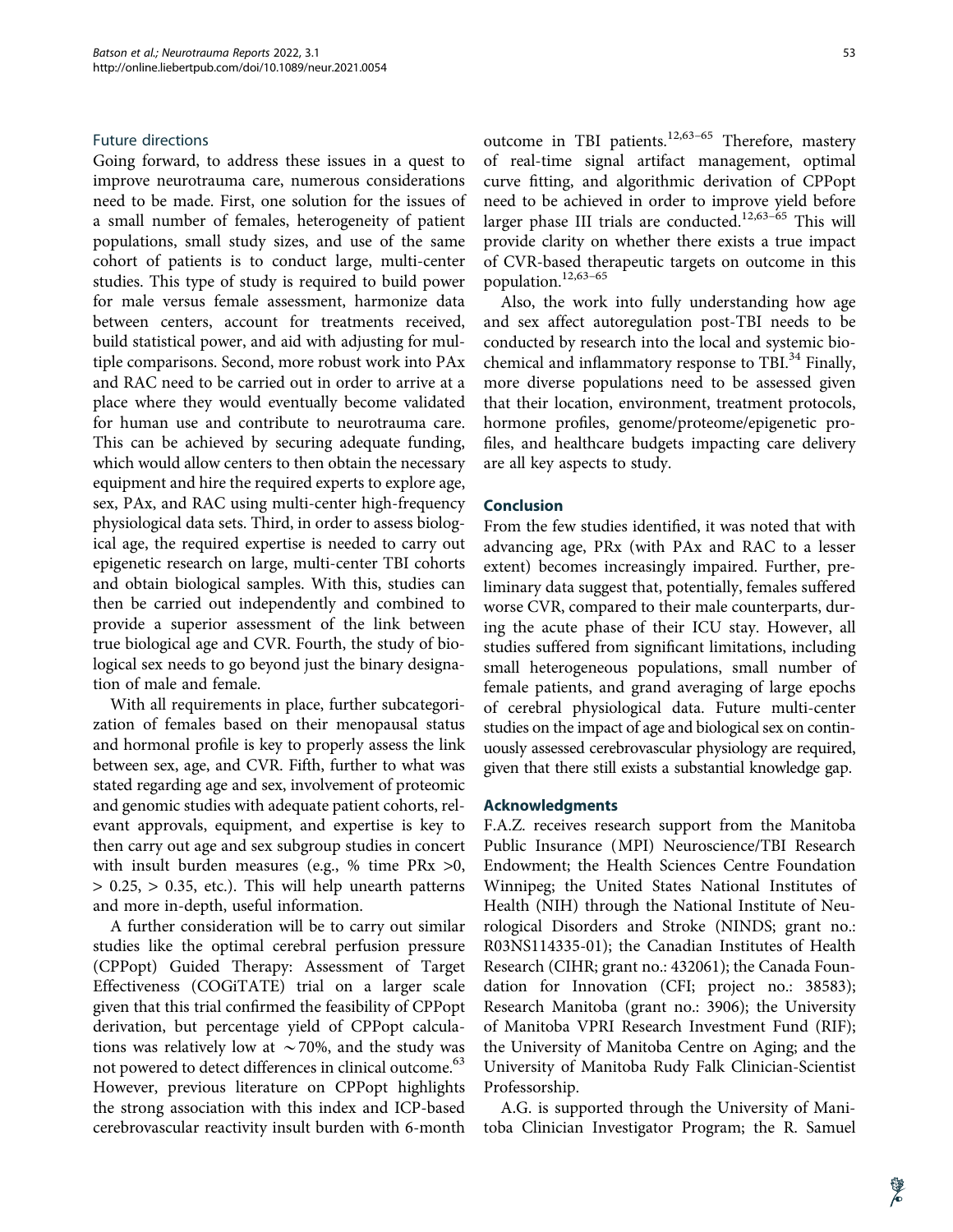McLaughlin Research Fellowship; the Manitoba Medical Services Foundation Research and Education Fellowship Award; and the University of Manitoba Dean's Fellowship Fund Award.

A.S.S. is supported through the University of Manitoba–Department of Surgery GFT Research Grant.

L.F. is supported through the University of Manitoba– Department of Surgery GFT Research Grant and the University of Manitoba Office of Research Services (ORS)–University Research Grant Program (URGP).

C.B. is supported through the Centre on Aging at the University of Manitoba.

#### Funding Information

This study was supported through the Manitoba Public Insurance (MPI) Neuroscience/TBI Research Endowment, the Health Sciences Centre Foundation Winnipeg, and the Centre on Aging at the University of Manitoba.

#### Author Disclosure Statement

No competing financial interests exist.

### Supplementary Material

Supplementary Appendix SA Supplementary Appendix SB

#### **References**

- 1. Lassen, N.A. (1959). Cerebral blood flow and oxygen consumption in man. Physiol. Rev. 39, 183–238.
- 2. Fog, M. (1938). The relationship between the blood pressure and the tonic regulation of the pial arteries. J. Neurol. Psychiatry 1, 187–197.
- 3. Zeiler, F.A., Ercole, A., Czosnyka, M., Smielewski, P., Hawryluk, G., Hutchinson, P.J.A., Menon, D.K., and Aries, M. (2020). Continuous cerebrovascular reactivity monitoring in moderate/severe traumatic brain injury: a narrative review of advances in neurocritical care. Br. J. Anaesth. 124, 440–453.
- 4. Carney, N., Totten, A.M., O'Reilly, C., Ullman, J.S., Hawryluk, G.W.J., Bell, M.J., Bratton, S.L., Chesnut, R., Harris, O.A., Kissoon, N., Rubiano, A.M., Shutter, L., Tasker, R.C., Vavilala, M.S., Wilberger, J., Wright, D.W., and Ghajar, J. (2017). Guidelines for the Management of Severe Traumatic Brain Injury, Fourth Edition. Neurosurgery 80, 6–15.
- 5. Czosnyka, M., and Miller, C.; Participants in the International Multidisciplinary Consensus Conference on Multimodality Monitoring. (2014). Monitoring of cerebral autoregulation. Neurocrit. Care 21, Suppl. 2, S95–S102.
- 6. Le Roux, P., Menon, D.K., Citerio, G., Vespa, P., Bader, M.K., Brophy, G., Diringer, M.N., Stocchetti, N., Videtta, W., Armonda, R., Badjatia, N., Bösel, J., Chesnut, R., Chou, S., Claassen, J., Czosnyka, M., De Georgia, M., Figaji, A., Fugate, J., Helbok, R., Horowitz, D., Hutchinson, P., Kumar, M., McNett, M., Miller, C., Naidech, A., Oddo, M., Olson, D., O'Phelan, K., Provencio, J.J., Puppo, C., Riker, R., Roberson, C., Schmidt, M., and Taccone, F. (2014). The International Multidisciplinary Consensus Conference on Multimodality Monitoring in Neurocritical Care: evidentiary tables: a statement for healthcare professionals from the Neurocritical Care Society and the European Society of Intensive Care Medicine. Neurocrit. Care 21, Suppl. 2, S297–S361.
- 7. Zeiler, F.A., Donnelly, J., Smielewski, P., Menon, D.K., Hutchinson, P.J., and Czosnyka, M. (2018). Critical thresholds of intracranial pressure-derived continuous cerebrovascular reactivity indices for outcome prediction in noncraniectomized patients with traumatic brain injury. J. Neurotrauma 35, 1107–1115.
- 8. Adams, H., Donnelly, J., Czosnyka, M., Kolias, A.G., Helmy, A., Menon, D.K., Smielewski, P., and Hutchinson, P.J. (2017). Temporal profile of intracranial pressure and cerebrovascular reactivity in severe traumatic brain injury and association with fatal outcome: an observational study. PLoS Med. 14, e1002353.
- 9. Zeiler, F.A., Ercole, A., Cabeleira, M., Zoerle, T., Stocchetti, N., Menon, D.K., Smielewski, P., and Czosnyka, M.; CENTER-TBI High Resolution Sub-Study Participants and Investigators. (2019). Univariate comparison of performance of different cerebrovascular reactivity indices for outcome association in adult TBI: a CENTER-TBI study. Acta Neurochir. (Wien) 161, 1217–1227.
- 10. Bennis, F.C., Teeuwen, B., Zeiler, F.A., Elting, J.W., van der Naalt, J., Bonizzi, P., Delhaas, T., and Aries, M.J. (2020). Improving prediction of favourable outcome after 6 months in patients with severe traumatic brain injury using physiological cerebral parameters in a multivariable logistic regression model. Neurocrit. Care 33, 542–551.
- 11. Zeiler, F.A., Ercole, A., Beqiri, E., Cabeleira, M., Thelin, E.P., Stocchetti, N., Steyerberg, E.W., Maas, A.I.R., Menon, D.K., Czosnyka, M., and Smielewski, P.; CENTER-TBI High Resolution ICU (HR ICU) Sub-Study Participants and Investigators. (2020). Association between cerebrovascular reactivity monitoring and mortality is preserved when adjusting for baseline admission characteristics in adult traumatic brain injury: a CENTER-TBI study. J. Neurotrauma 37, 1233–1241.
- 12. Zeiler, F.A., Ercole, A., Cabeleira, M., Carbonara, M., Stocchetti, N., Menon, D.K., Smielewski, P., and Czosnyka, M.; CENTER-TBI High Resolution (HR ICU) Sub-Study Participants and Investigators. (2019). Comparison of performance of different optimal cerebral perfusion pressure parameters for outcome prediction in adult traumatic brain injury: a Collaborative European NeuroTrauma Effectiveness Research in Traumatic Brain Injury (CENTER-TBI) study. J. Neurotrauma 36, 1505–1517.
- 13. Zeiler, F.A., Donnelly, J., Calviello, L., Smielewski, P., Menon, D.K., and Czosnyka, M. (2017). Pressure autoregulation measurement techniques in adult traumatic brain injury, part II: a scoping review of continuous methods. J. Neurotrauma 34, 3224–3237.
- 14. Czosnyka, M., Smielewski, P., Kirkpatrick, P., Laing, R.J., Menon, D., and Pickard, J.D. (1997). Continuous assessment of the cerebral vasomotor reactivity in head injury. Neurosurgery 41, 11–17; discussion, 17–19.
- 15. Aries, M.J.H., Czosnyka, M., Budohoski, K.P., Kolias, A.G., Radolovich, D.K., Lavinio, A., Pickard, J.D., and Smielewski, P. (2012). Continuous monitoring of cerebrovascular reactivity using pulse waveform of intracranial pressure. Neurocrit. Care 17, 67–76.
- 16. Zeiler, F.A., Donnelly, J., Menon, D.K., Smielewski, P., Hutchinson, P.J.A., and Czosnyka, M. (2018). A description of a new continuous physiological index in traumatic brain injury using the correlation between pulse amplitude of intracranial pressure and cerebral perfusion pressure. J. Neurotrauma 35, 963–974.
- 17. Kim, D.-J., Czosnyka, Z., Keong, N., Smielewski, P., Pickard, J.D., Radolovich, D.K., Sutcliffe, M.P.F., and Czosnyka, M. (2009). Index of cerebrospinal compensatory reserve in hydrocephalus. Neurosurgery 64, 494–501.
- 18. Zeiler, F.A., Mathieu, F., Monteiro, M., Glocker, B., Ercole, A., Beqiri, E., Cabeleira, M., Stocchetti, N., Smielewski, P., Czosnyka, M., Newcombe, V., and Menon, D.K.; CENTER-TBI High-Resolution ICU (HR ICU) Sub-Study Participants and Investigators, the CENTER-TBI High-Resolution ICU (HR ICU) Sub-Study Participants and Investigators. (2020). Diffuse intracranial injury patterns are associated with impaired cerebrovascular reactivity in adult traumatic brain injury: a CENTER-TBI validation study. J. Neurotrauma 37, 1597–1608.
- 19. Brady, K.M., Lee, J.K., Kibler, K.K., Easley, R.B., Koehler, R.C., and Shaffner, D.H. (2008). Continuous measurement of autoregulation by spontaneous fluctuations in cerebral perfusion pressure: comparison of 3 methods. Stroke 39, 2531–2537.
- 20. Zeiler, F.A., Donnelly, J., Calviello, L., Lee, J.K., Smielewski, P., Brady, K., Kim, D.-J., and Czosnyka, M. (2018). Validation of pressure reactivity and pulse amplitude indices against the lower limit of autoregulation, part I: experimental intracranial hypertension. J. Neurotrauma 35, 2803–2811.
- 21. Zeiler, F.A., Lee, J.K., Smielewski, P., Czosnyka, M., and Brady, K. (2018). Validation of intracranial pressure-derived cerebrovascular reactivity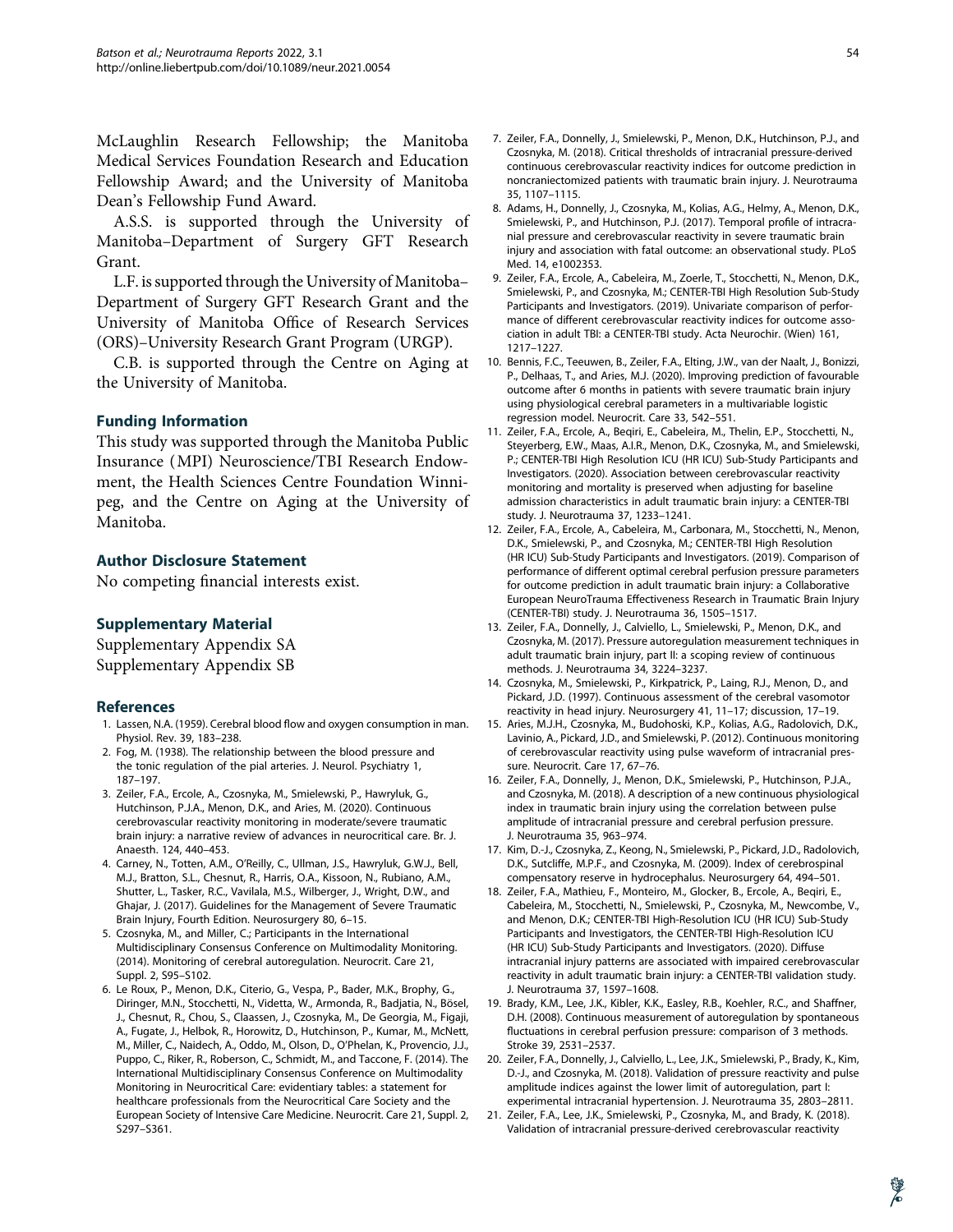indices against the lower limit of autoregulation, part II: experimental model of arterial hypotension. J. Neurotrauma 35, 2812–2819.

- 22. Depreitere, B., Citerio, G., Smith, M., Adelson, P.D., Aries, M.J., Bleck, T.P., Bouzat, P., Chesnut, R., De Sloovere, V., Diringer, M., Dureanteau, J., Ercole, A., Hawryluk, G., Hawthorne, C., Helbok, R., Klein, S.P., Neumann, J.O., Robba, C., Steiner, L., Stocchetti, N., Taccone, F.S., Valadka, A., Wolf, S., Zeiler, F.A., and Meyfroidt, G. (2021). Cerebrovascular autoregulation monitoring in the management of adult severe traumatic brain injury: a Delphi consensus of clinicians. Neurocrit. Care 34, 731–738.
- 23. Donnelly, J., Czosnyka, M., Adams, H., Cardim, D., Kolias, A.G., Zeiler, F.A., Lavinio, A., Aries, M., Robba, C., Smielewski, P., Hutchinson, P.J.A., Menon, D.K., Pickard, J.D., and Budohoski, K.P. (2019). Twenty-five years of intracranial pressure monitoring after severe traumatic brain injury: a retrospective, single-center analysis. Neurosurgery 85, E75–E82.
- 24. Zeiler, F.A., Ercole, A., Beqiri, E., Cabeleira, M., Aries, M., Zoerle, T., Carbonara, M., Stocchetti, N., Smielewski, P., Czosnyka, M., and Menon, D.K.; CENTER-TBI High Resolution ICU (HR ICU) Sub-Study Participants and Investigators. (2019). Cerebrovascular reactivity is not associated with therapeutic intensity in adult traumatic brain injury: a CENTER-TBI analysis. Acta Neurochir. (Wien) 161, 1955–1964.
- 25. Klein, S.P., Fieuws, S., Meyfroidt, G., and Depreitere, B. (2021). Effects of norepinephrine, propofol, and hemoglobin concentration on dynamic measurements of cerebrovascular reactivity in acute brain injury. J. Neurotrauma 38, 506–512.
- 26. Froese, L., Dian, J., Batson, C., Gomez, A., Unger, B., and Zeiler, F.A. (2020). The impact of hypertonic saline on cerebrovascular reactivity and compensatory reserve in traumatic brain injury: an exploratory analysis. Acta Neurochir. (Wien) 162, 2683–2693.
- 27. Froese, L., Dian, J., Batson, C., Gomez, A., Alarifi, N., Unger, B., and Zeiler, F.A. (2020). The impact of vasopressor and sedative agents on cerebrovascular reactivity and compensatory reserve in traumatic brain injury: an exploratory analysis. Neurotrauma Rep. 1, 157–168.
- 28. Froese, L., Batson, C., Gomez, A., Dian, J., and Zeiler, F.A. (2021). The limited impact of current therapeutic interventions on cerebrovascular reactivity in traumatic brain injury: a narrative overview. Neurocrit. Care 34, 325–335.
- 29. Zeiler, F.A., Beqiri, E., Cabeleira, M., Hutchinson, P.J., Stocchetti, N., Menon, D.K., Czosnyka, M., Smielewski, P., and Ercole, A.; Collaborative European NeuroTrauma Effectiveness Research in Traumatic Brain Injury (CENTER-TBI) High-Resolution ICU (HR ICU) Sub-Study Participants and Investigators. (2020). Brain tissue oxygen and cerebrovascular reactivity in traumatic brain injury: a collaborative European NeuroTrauma Effectiveness Research in Traumatic Brain Injury Exploratory Analysis of Insult Burden. J. Neurotrauma 37, 1854–1863.
- 30. Zeiler, F.A., Ercole, A., Cabeleira, M., Stocchetti, N., Hutchinson, P.J., Smielewski, P., and Czosnyka, M.; CENTER-TBI High Resolution (HR ICU) Sub-Study Participants and Investigators. (2020). Descriptive analysis of low versus elevated intracranial pressure on cerebral physiology in adult traumatic brain injury: a CENTER-TBI exploratory study. Acta Neurochir. (Wien) 162, 2695–2706.
- 31. Maas, A.I.R., Menon, D.K., Adelson, P.D., Andelic, N., Bell, M.J., Belli, A., Bragge, P., Brazinova, A., Büki, A., Chesnut, R.M., Citerio, G., Coburn, M., Cooper, D.J., Crowder, A.T., Czeiter, E., Czosnyka, M., Diaz-Arrastia, R., Dreier, J.P., Duhaime, A.-C., Ercole, A., van Essen, T.A., Feigin, V.L., Gao, G., Giacino, J., Gonzalez-Lara, L.E., Gruen, R.L., Gupta, D., Hartings, J.A., Hill, S., Jiang, J.-Y., Ketharanathan, N., Kompanje, E.J.O., Lanyon, L., Laureys, S., Lecky, F., Levin, H., Lingsma, H.F., Maegele, M., Majdan, M., Manley, G., Marsteller, J., Mascia, L., McFadyen, C., Mondello, S., Newcombe, V., Palotie, A., Parizel, P.M., Peul, W., Piercy, J., Polinder, S., Puybasset, L., Rasmussen, T.E., Rossaint, R., Smielewski, P., Söderberg, J., Stanworth, S.J., Stein, M.B., von Steinbüchel, N., Stewart, W., Steyerberg, E.W., Stocchetti, N., Synnot, A., Te Ao, B., Tenovuo, O., Theadom, A., Tibboel, D., Videtta, W., Wang, K.K.W., Williams, W.H., Wilson, L., and Yaffe, K.; InTBIR Participants and Investigators. (2017). Traumatic brain injury: integrated approaches to improve prevention, clinical care, and research. Lancet Neurol. 16, 987–1048.
- 32. Czosnyka, M., Balestreri, M., Steiner, L., Smielewski, P., Hutchinson, P.J., Matta, B., and Pickard, J.D. (2005). Age, intracranial pressure, autoregulation, and outcome after brain trauma. J. Neurosurg. 102, 450–454.
- 33. Czosnyka, M., Hutchinson, P., Timofeev, I., Smielewski, P., Pickard, J.D., Radolovich, D., Balestreri, M., and Lavinio, A. (2008). Gender-related differences in intracranial hypertension and outcome after traumatic brain injury. Acta Neurochir. Suppl. 102, 25–28.
- 34. Zeiler, F.A., Donnelly, J., Nourallah, B., Thelin, E.P., Calviello, L., Smielewski, P., Czosnyka, M., Ercole, A., and Menon, D.K. (2018). Intracranial and extracranial injury burden as drivers of impaired cerebrovascular reactivity in traumatic brain injury. J. Neurotrauma 35, 1569–1577.
- 35. Qi, X., and Ma, J. (2017). The role of amyloid beta clearance in cerebral amyloid angiopathy: more potential therapeutic targets. Transl. Neurodegener. 6, 22.
- 36. Cardoso, A.L., Fernandes, A., Aguilar-Pimentel, J.A., de Angelis, M.H., Guedes, J.R., Brito, M.A., Ortolano, S., Pani, G., Athanasopoulou, S., Gonos, E.S., Schosserer, M., Grillari, J., Peterson, P., Tuna, B.G., Dogan, S., Meyer, A., van Os, R., and Trendelenburg, A.-U. (2018). Towards frailty biomarkers: candidates from genes and pathways regulated in aging and age-related diseases. Ageing Res. Rev. 47, 214–277.
- 37. Girouard, H., and Iadecola, C. (2006). Neurovascular coupling in the normal brain and in hypertension, stroke, and Alzheimer disease. J. Appl. Physiol. (1985) 100, 328–335.
- 38. Nelson, A.R., Sweeney, M.D., Sagare, A.P., and Zlokovic, B.V. (2016). Neurovascular dysfunction and neurodegeneration in dementia and Alzheimer's disease. Biochim. Biophys. Acta 1862, 887–900.
- 39. Singer, C.A., Rogers, K.L., Strickland, T.M., and Dorsa, D.M. (1996). Estrogen protects primary cortical neurons from glutamate toxicity. Neurosci. Lett. 212, 13–16.
- 40. Deer, R.R., and Stallone, J.N. (2014). Effects of age and sex on cerebrovascular function in the rat middle cerebral artery. Biol. Sex Differ. 5, 12.
- 41. Krause, D.N., Duckles, S.P., and Pelligrino, D.A. (2006). Influence of sex steroid hormones on cerebrovascular function. J. Appl. Physiol. 101, 1252–1261.
- 42. Steiner, L.A., Czosnyka, M., Piechnik, S.K., Smielewski, P., Chatfield, D., Menon, D.K., and Pickard, J.D. (2002). Continuous monitoring of cerebrovascular pressure reactivity allows determination of optimal cerebral perfusion pressure in patients with traumatic brain injury: Crit. Care Med. 30, 733–738.
- 43. Clevenger, A.C., Kim, H., Salcedo, E., Yonchek, J.C., Rodgers, K.M., Orfila, J.E., Dietz, R.M., Quillinan, N., Traystman, R.J., and Herson, P.S. (2018). Endogenous sex steroids dampen neuroinflammation and improve outcome of traumatic brain injury in mice. J. Mol. Neurosci. 64, 410–420.
- 44. Khaksari, M., Soltani, Z., and Shahrokhi, N. (2018). Effects of female sex steroids administration on pathophysiologic mechanisms in traumatic brain injury. Transl. Stroke Res. 9, 393–416.
- 45. Higgins, J., Thomas, J., Chandler, J., Cumpston, M., Li, T., and Page, M. (2019). Cochrane Handbook for Systematic Reviews of Interventions, 2nd ed. John Wiley & Sons: Chichester, UK.
- 46. Moher, D., Liberati, A., Tetzlaff, J., and Altman, D.; PRISMA Group. (2009). Preferred Reporting Items for Systematic Reviews and Meta-Analyses: the PRISMA statement. Ann. Intern. Med. 151, 264–269, W64.
- 47. Tricco, A.C., Lillie, E., Zarin, W., O'Brien, K.K., Colquhoun, H., Levac, D., Moher, D., Peters, M.D.J., Horsley, T., Weeks, L., Hempel, S., Akl, E.A., Chang, C., McGowan, J., Stewart, L., Hartling, L., Aldcroft, A., Wilson, M.G., Garritty, C., Lewin, S., Godfrey, C.M., Macdonald, M.T., Langlois, E.V., Soares-Weiser, K., Moriarty, J., Clifford, T., Tunçalp, Ö., and Straus, S.E. (2018). PRISMA Extension for Scoping Reviews (PRISMA-ScR): checklist and explanation. Ann. Intern. Med. 169, 467–473.
- 48. Beqiri, E., Brady, K.M., Lee, J.K., Donnelly, J., Zeiler, F.A., Czosnyka, M., and Smielewski, P. (2021). Lower limit of reactivity assessed with PRx in an experimental setting. Acta Neurochir. Suppl. 131, 275–278.
- 49. Hasen, M., Gomez, A., Froese, L., Dian, J., Raj, R., Thelin, E.P., and Zeiler, F.A. (2020). Alternative continuous intracranial pressure-derived cerebrovascular reactivity metrics in traumatic brain injury: a scoping overview. Acta Neurochir. (Wien) 162, 1647–1662.
- 50. Cabella, B., Donnelly, J., Cardim, D., Liu, X., Cabeleira, M., Smielewski, P., Haubrich, C., Hutchinson, P.J.A., Kim, D.-J., and Czosnyka, M. (2017). An association between ICP-derived data and outcome in TBI patients: the role of sample size. Neurocrit. Care 27, 103–107.
- 51. Liu, X., Donnelly, J., Czosnyka, M., Aries, M.J.H., Brady, K., Cardim, D., Robba, C., Cabeleira, M., Kim, D.-J., Haubrich, C., Hutchinson, P.J., and Smielewski, P. (2017). Cerebrovascular pressure reactivity monitoring using wavelet analysis in traumatic brain injury patients: a retrospective study. PLoS Med. 14, e1002348.
- 52. Czosnyka, M., Hutchinson, P.J., Balestreri, M., Hiler, M., Smielewski, P., and Pickard, J.D. (2006). Monitoring and interpretation of intracranial pressure after head injury. Acta Neurochir. Suppl. 96, 114–118.